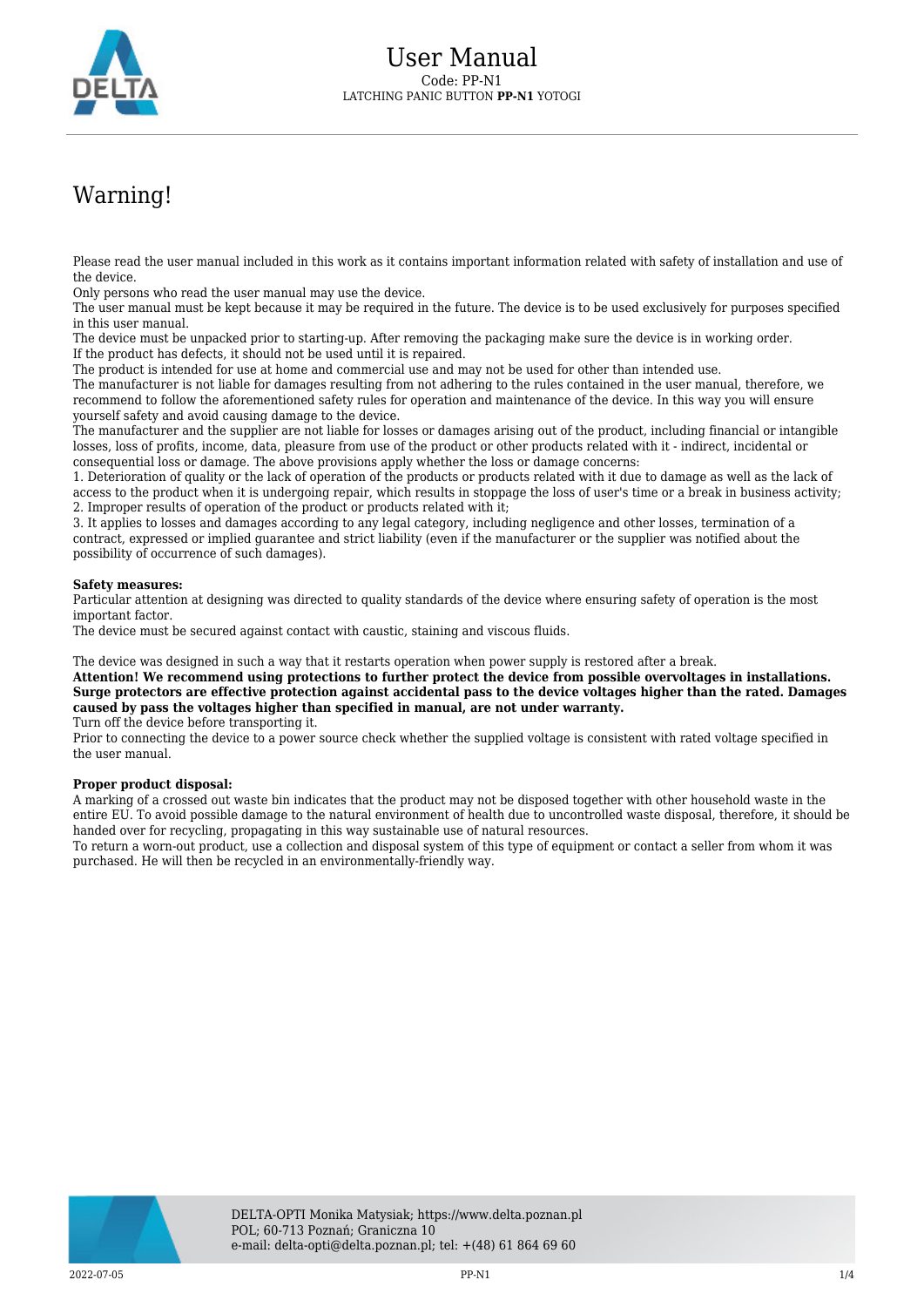



This button is a device designed to instantly trigger the alarm and (or) initiate the procedure of reporting an emergency situation in protected facility to the monitoring station. The PP-N1 can be used as panic button, and also as doorbell button or controller for home automation devices.

| Contact type:         | 1 pcs NO/NC     |
|-----------------------|-----------------|
| Relay maximal load:   | 12 V/1 A        |
| Operation temp:       | $-10 °C  40 °C$ |
| Weight:               | $0.02$ kg       |
| Dimensions:           | 76 x 24 x 14 mm |
| Manufacturer / Brand: | YOTOGI          |
| Guarantee:            | 2 years         |

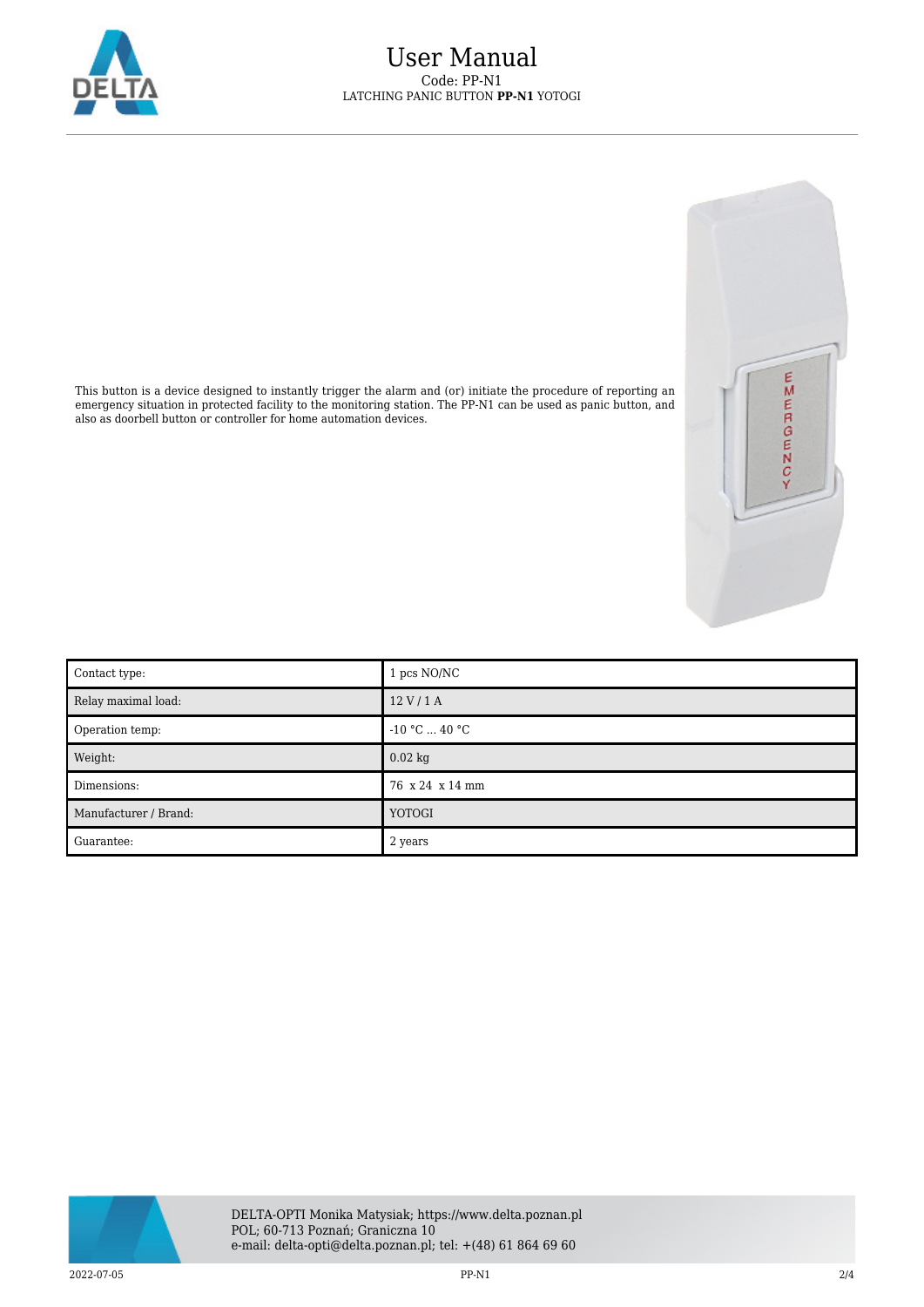



Mounting side view:





DELTA-OPTI Monika Matysiak; https://www.delta.poznan.pl POL; 60-713 Poznań; Graniczna 10 e-mail: delta-opti@delta.poznan.pl; tel: +(48) 61 864 69 60

 $2022-07-05$  3/4